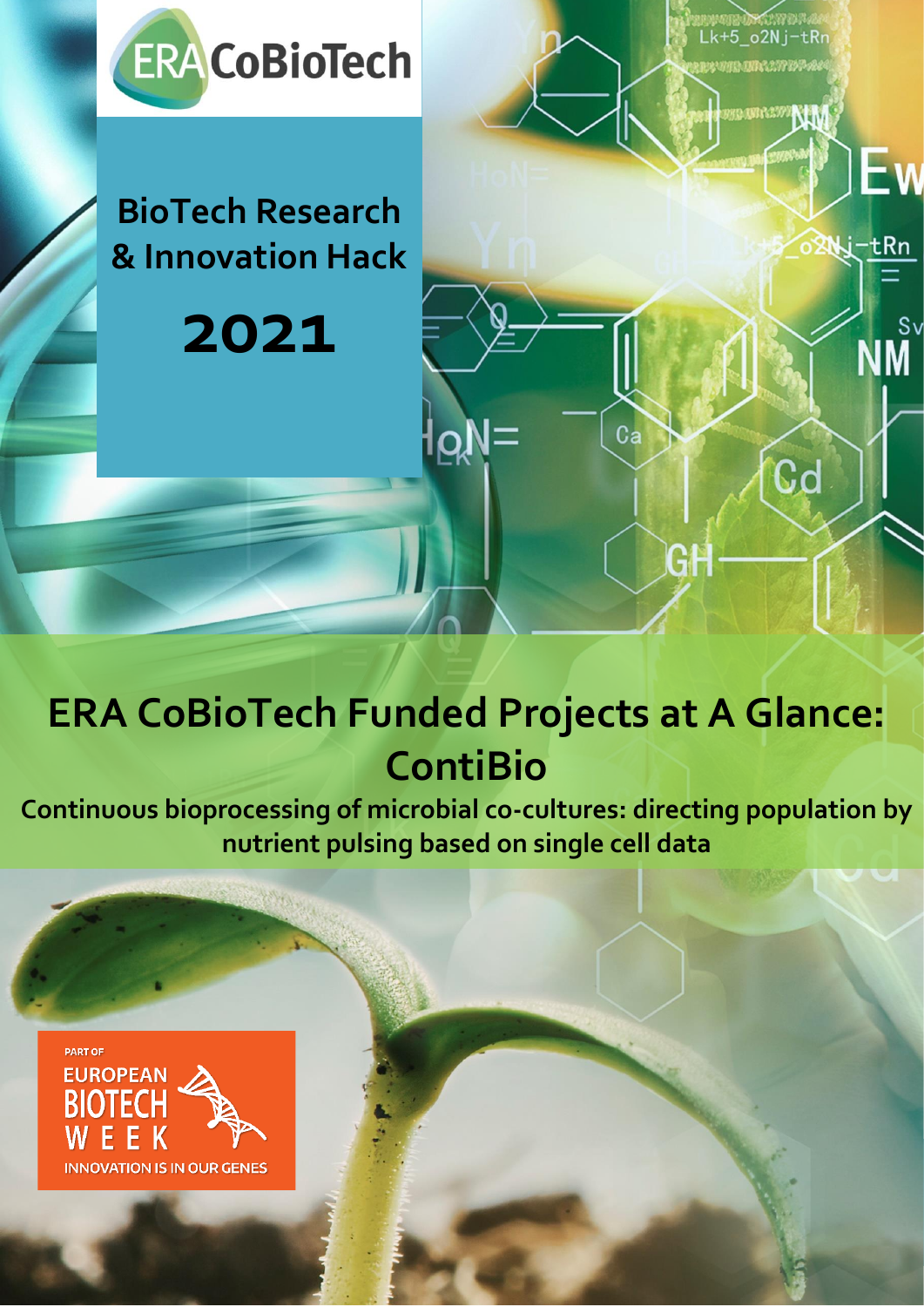

## **ContiBio**

**Continuous bioprocessing of microbial co-cultures: directing population by nutrient pulsing based on single cell data**

*Researchers with the EU-funded Contibio project will design a cell-machine interface for controlling the simultaneous cultivation of multiple microbial species within the same continuous cultivation device for improved bioprocessing conditions.*

#### **The use of microbial co-cultures for advanced bioprocessing**

The ambition of the ContiBio project is to build-up on these research efforts and extend the concept, i.e. control of microbial population, and more specifically co-cultures, based on dynamic single cell data, for the transition from batch bioprocesses to continuous ones. Indeed, for designing sustainable bioprocesses, the cultivation mode resulting in the highest timespace yield should (TSY) be promoted. Despite the several benefits coming with fed-batch, including high product concentrations and easy application, the time dependence of product quality is still a major problem. Time dependent product quality leads to high batch to batch variations in all branches of biotechnology. Furthermore, if the variations are too high, the batch does not pass quality control (QC) and has to be discarded, leading not only to economic, but also to environmental problems. Also, the fact that co-culture will be considered will demonstrate the usefulness of the approach for controlling very complex microbial systems where cells belonging to different species are interacting. Ultimately, not only the process itself will be significantly improved, but also the capabilities of the biological systems (increase of metabolic potential, population stability…).

### **Consortium**

**Project coordinator:**

Prof Frank Delvigne, University of Liège Gembloux, (Belgium)

Dr Christian Dusny, Helmholtz-Centre for Environmental Research –UFZ Leipzig, (Germany)

Mrs Delphine Soyeurt, Puratos NV, (Belgium)

#### **Project duration:**

01 May 2021 - 30 April 2024





*© Frank Delvigne, Andrew Zicler (Uliège) Figure 1: Cell-machine interface for directing microbial co-culture*

A recurrent feature is that population stability cannot be ensured in classical chemostat systems. On the other hand, the very same studies have shown that applying nutrient pulses at given interval during continuous cultivation, promoted proteome and subpopulations stabilization.



This project has received funding from the European Union´s Horizon 2020 research and innovation programme under grant agreement No [722361]